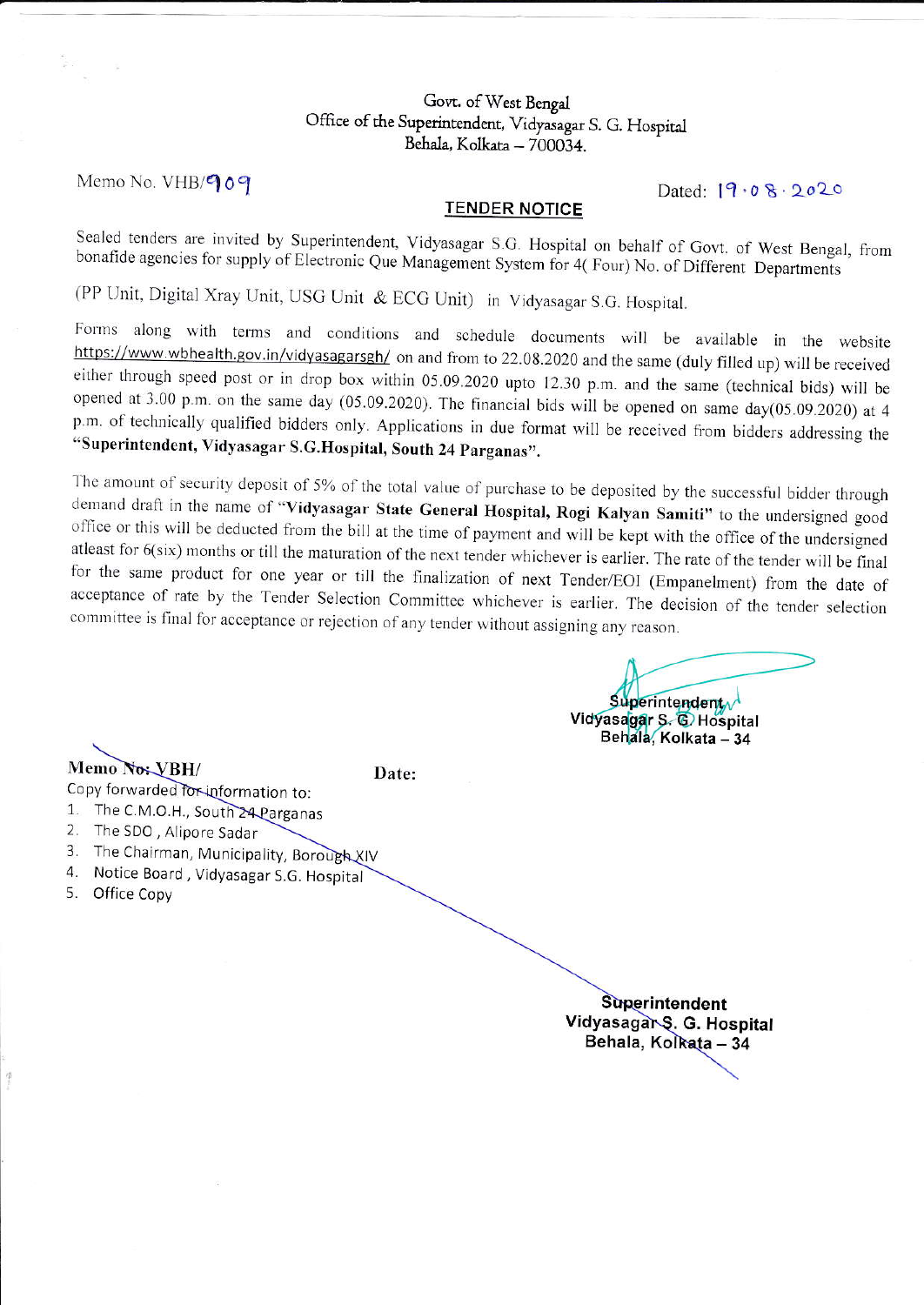## Govt. of West Bengal Office of the Superintendent, Vidyasagar S. G. Hospital Behala, Kolkata - 700034.

Terms and conditions for procurement of for Vidyasagar S. G. Hospital vide Memo No.VHB/ 909 Dated.19.08.2020

In case of necessity, the date of opening may be deferred, in that case notification will be displayed in the Notice Board in the Office of the undersigned in due time.

- 1. Name, Address and NIT No and purpose must be clearly mentioned on the sealed envelope.
- 2. Tenderer has to submit the sealed tender form at their own cost to the office of the undersigned within stipulated time through speed post only or in drop box and will be opened by the purchase committee in presence of the tenderer or his representative
- 3. The claimed rate should cover transport and delivery charges. The tender must indicate whether the price
- quoted is inclusive of GST No. or not. Quoted rates should be clearly mentioned in both figures and words.<br>4. Cooperative society should furnish along with their tender current certificate from ARCS of concerned district regarding performance.<br>5. All sheets should be numbered properly and number of sheets in each cover should be cited in covering tally.
- 
- 6. Self attested (bidder) photocopy of Pan No., GST certificate, Registration Certificate of Trade License, Credential (ifany) to be submitted with the tender documents.
- 7. The committee may seek the sample of items for verifying the standard quality of items with quoted price.
- 8. The material to be supplied must be of good quality and branded.
- 9. Paymert shall be made after receiving the materials in good condition and within specified time period..
- 10. Purchase Orders in parts of the required quantity may be given to the selected bidder.
- 11. The Authorization of the Manufacturers is desired to be submitted by the bidders.
- 12. The amount of security deposit of 5% of the total value of purchase to be deposited by the successful bidder through demand draft in the name of "Vidyasagar State General Hospital, Rogi Kalyan Samiti" to the undersigned good office or this will be deducted from the bill at the time of payment and will be kept with the office of the undersigned atleast for  $6(six)$  months or till the maturation of the next tender whichever is earlier.
- 13. The rate of the tender will be final for the same product for one year or till the finalization of next Tender from the date of acceptance of rate by the Tender Selection Committee.
- 14. Technical bid and financial bid should be submitted in two separate envelopes mentioning the respective bids on the sealed envelopes.
- 15. Financial Bid of Technically fit Bidder will be opened only.
- 16. In case of deviation from any of the above terms and conditions, contract will be liable to be terminated by the appropriate authority.
- 17. The selection Committee reserves the right to accept/ cancel any tender without assigning any reason thereof.
- 18. Please refer to website https://www.wbhealth.gov.in/vidyasagarsgh/ for further corrigendum (if any) during the period of processing.

Superintenden Vidyasagar S. G. Hospital Behala, Kolkata - 34.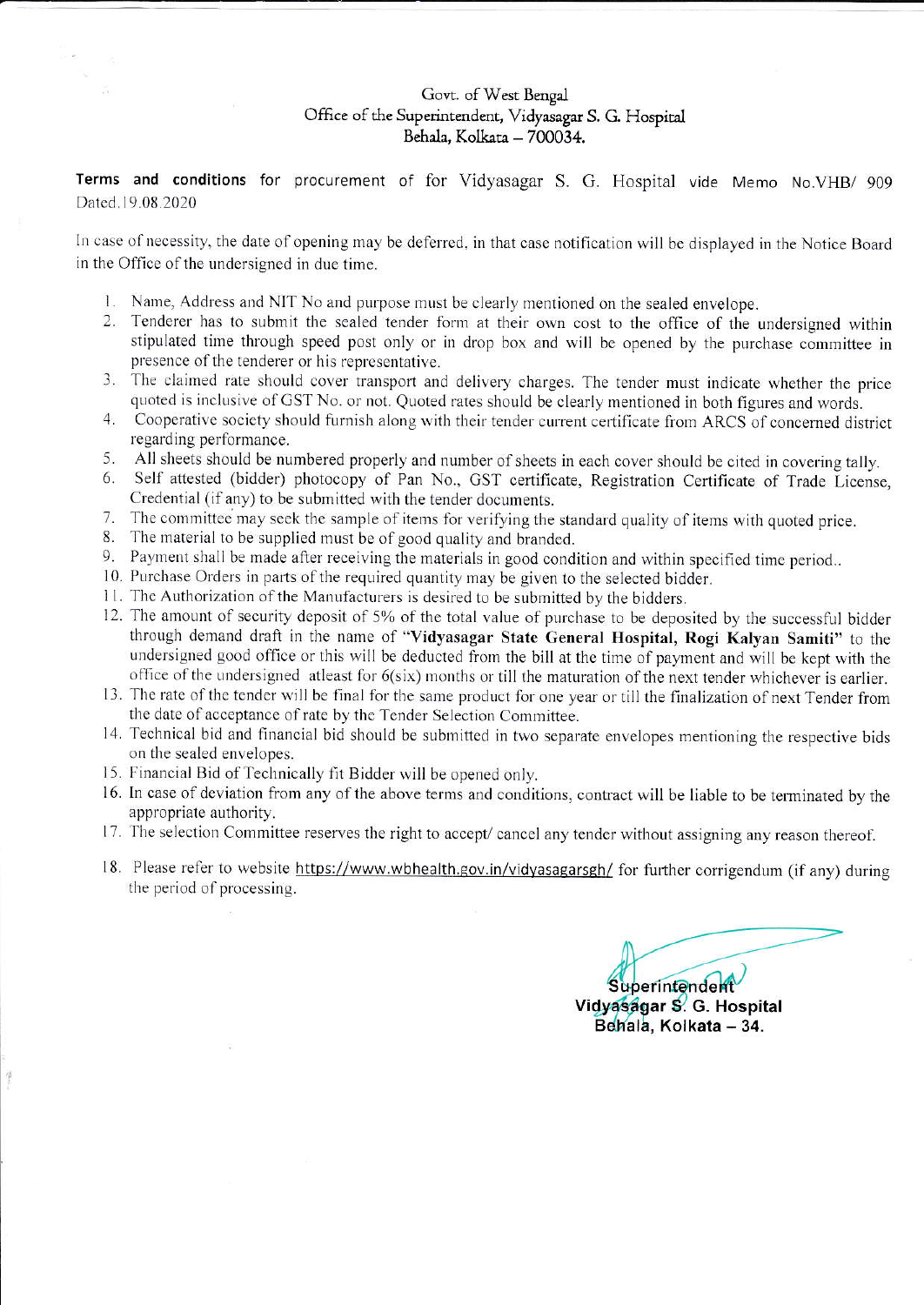**ANNEXURE A** 



# Signature of Issuing Authority with stamp

Application Form and technical documents (to be submitted with the technical bids)

## **Application Form:**

| relication form for placers for supplying and installation of Electronic Que Management System in for<br>Vidyasagar S. G. Hospital vide NIT NO. VHB/ |       |  |
|------------------------------------------------------------------------------------------------------------------------------------------------------|-------|--|
|                                                                                                                                                      | Dated |  |

To TheSuperintendent Vidyasagar S.G. Hospital Behala, Kolkata-700034.

Sir,

#### Reference: Your advertisement no tenders for Vidyasagar S.G.Hospitals. inviting

With reference to the above, I/We wish to offer our tender for supplying and installation of Electronic Que Management System for Four No. of Different Departments of Vidyasagar S. G. Hospital. I/We have read all bid documents carefully and hereby declares that I/ we have the due expertise and financial capability to successfully undertake the contract if awarded.

The bids are made in two parts- Technical and Financial and are separately enclosed.

I/We agree to all the terms and conditions of the tender.

I am also aware that if I indulge in any unfair practice or submit any fraudulent documents, my present bid will be cancelled and I will be debarred from participation in any future tenders for five years. Thanking you.

Yours sincerely,